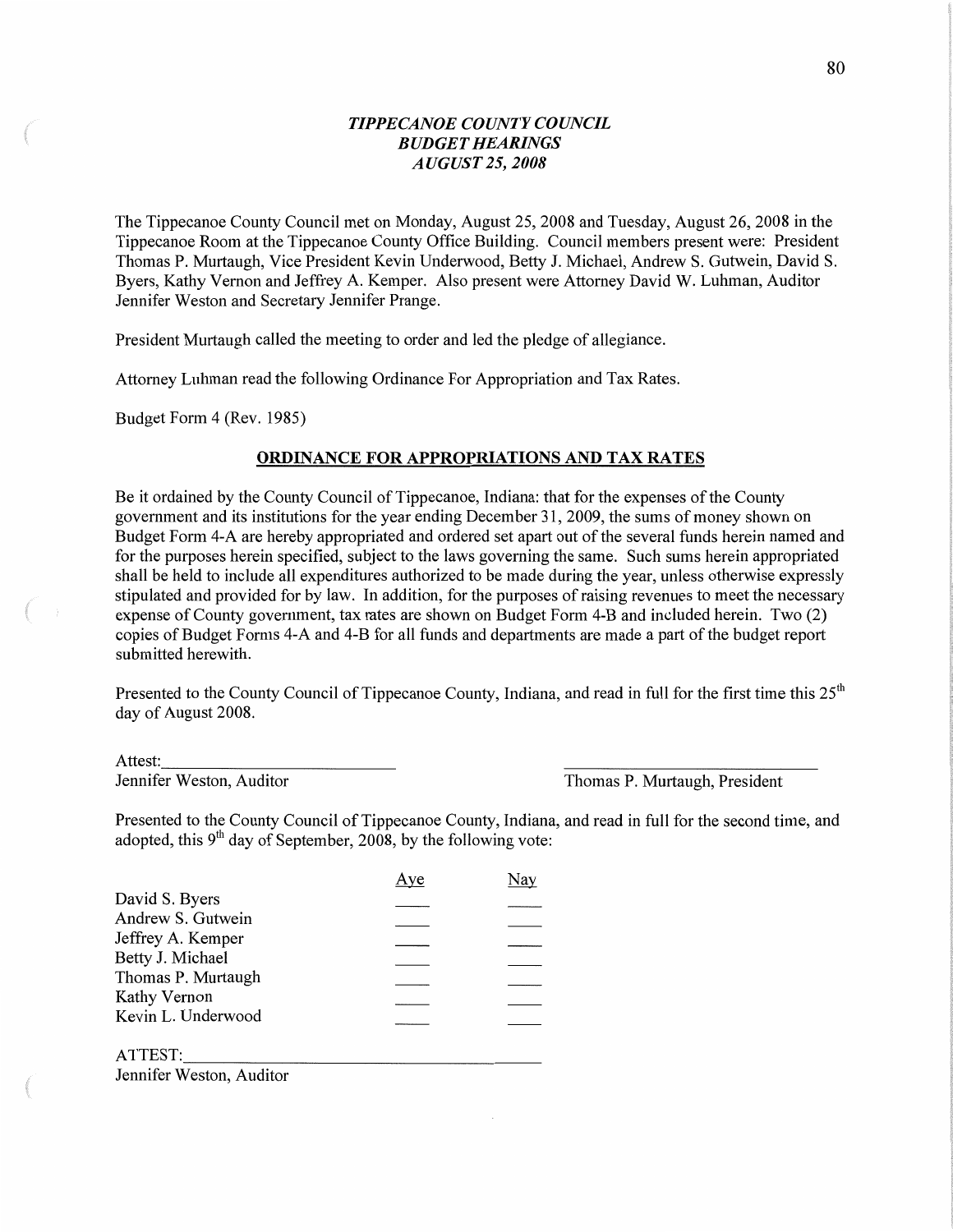**o** Councilmember Michael **moved** to approve Ordinance for Appropriation and Tax Rates on first reading, second by Councilmember Vernon; motion carried.

#### RE *VIEW* OF *ALLOWABLE BUDGET*

Auditor Weston explained the two ways in which Council could look at proceeding with budget cuts: first, in the traditional, required method as indicative of the required budget forms and levy limit calculations and second, the more recent method of setting an expense budget equal to or less than total estimated revenues (for the general fund, specifically). Using the first method, the council needs to cut \$2,248,175. Using the second method, the amount to cut is \$2,236,841. **A** revision to revenue estimates would change the amount of budget to cut.

#### **Calculation** of **2009 Lexy Based** on **Reguested Budget**

| Budget Request for the year 2009                                     | 38,618,077       |
|----------------------------------------------------------------------|------------------|
| Anticipated expenditures from July 1 through Dec 31, 2008            | 19,700,000       |
| Anticipated Additional Appropriations July through December 2008     | 750,000          |
| <b>18 Month Expenditures</b>                                         | 59,068,077       |
| County General Cash Balance on 6/30/08                               | $-6,674,226$     |
| Anticipated 2008 Tax Collections (July 1 – December 31, 2008)-99.25% | 17,688,700       |
| Anticipated Misc Rev from July 1 through December 31, 2008           | 9,793,802        |
| Miscellaneous Revenue projected for the year 2009                    | 17,881,236       |
| <b>18 Month Revenues</b>                                             | 38,689,512       |
| Property Tax required to meet budget requests                        | 20,378,565       |
| <b>Proposed Operating Balance</b>                                    | 500,000          |
| <b>REQUESTED TAX LEVY</b>                                            | 20,878,565       |
| <b>Calculation of how much Property Tax can be raised</b>            |                  |
| 2008 Normal Maximum Levy                                             | 19,221,866       |
| Estimated 2009 Normal Maximum Levy (+4.0%)                           | 19,990,000       |
| Minus Levy Excess                                                    | 0                |
| Plus Financial Institutions Tax                                      | 12,000           |
| Plus Misc Changes - Mental Health                                    | 856,148          |
| Plus Misc Changes - Mental Retardation                               | 770,861          |
| Plus Misc Changes - Cumulative Capital Development                   | 1,572,556        |
| Working Maximum Levy                                                 | 23,201,565       |
| <b>Excess Levy Request</b>                                           | $\boldsymbol{0}$ |
| Tippecanoe County 2006 Certified Net Assessment                      | 7,312,910,225    |
| Tippecanoe County 2007 Estimated Net Assessment                      | 7,708,606,470    |
| Proposed 2009 Net Assessment                                         | 6,166,885,176    |
| Proposed 2009 General Fund Amount of Levy to be raised               | 20,878,565       |
| Cumulative Bridge Levy (\$0.035 per \$100 AV)                        | 2,698,013        |
| Cum Cap Development Levy (\$0.0204 per \$100 AV)                     | 1,572,556        |
| Reassessment Levy                                                    | 300,606          |
| Total (this cannot exceed the Working Max Levy + Excess Levy)        | 25,449,740       |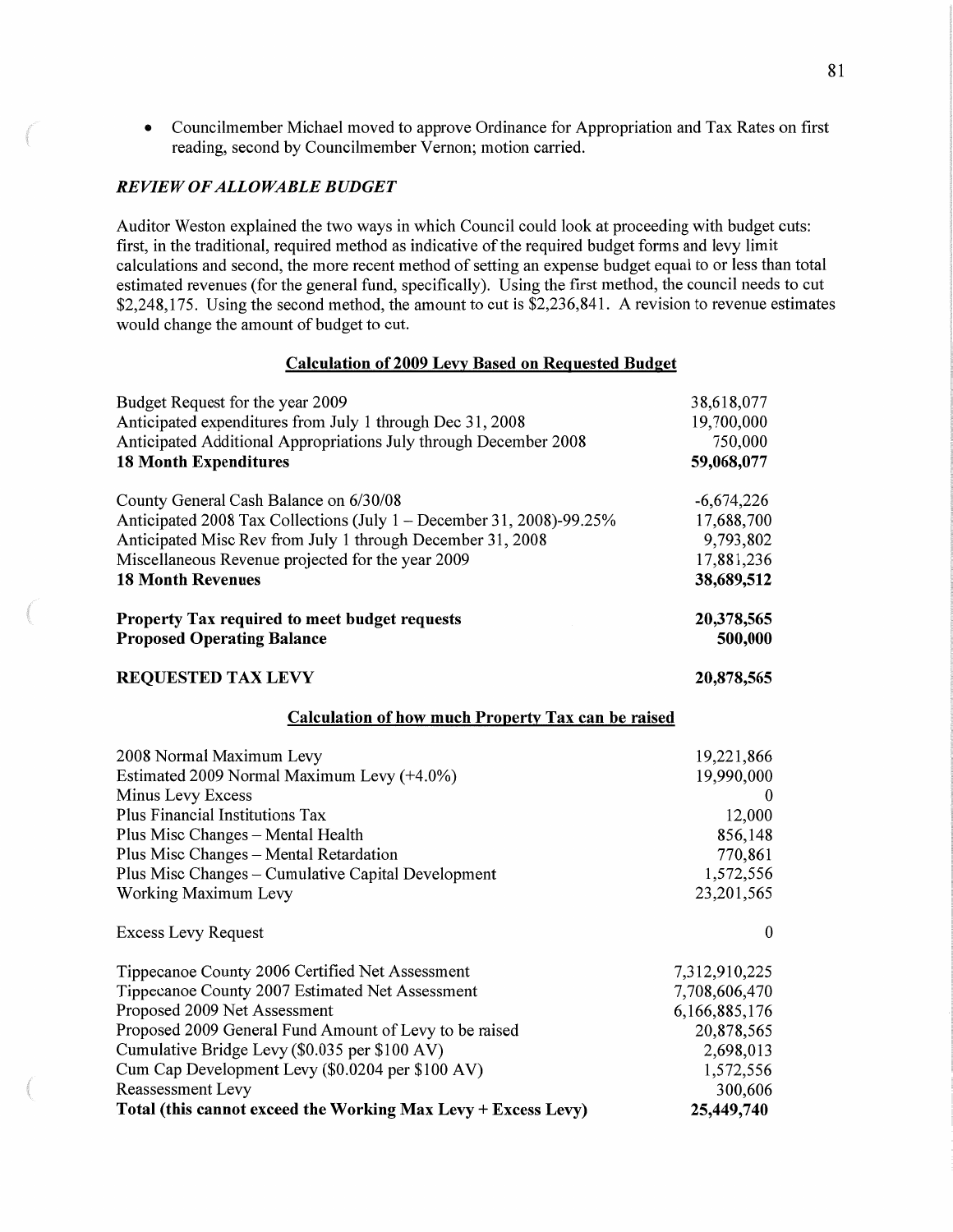# **Calculation** of **General Fund Properly** Tax **Leg/Budget Cuts**

| Estimated Amount over the allowable Maximum Levy      | 2,248,175  |
|-------------------------------------------------------|------------|
| Amount of allowable 2009 Budget to meet Max Levy      | 36,369,902 |
| Allowable General Fund Tax Levy                       | 18,130,390 |
| General Fund Tax Levy with proposed operating balance | 18,630,390 |

# **Proposed Rate**

| 2007 County General Tax Rate             | 0.2354 |
|------------------------------------------|--------|
| 2008 County General Tax Rate             | 0.2312 |
| 2009 Proposed County General Rate        | 0.2417 |
| 2009 County General Fund Tax Rate Change | 4.53%  |

#### *REVENUE DISCUSSION*

Members discussed several areas of concern regarding revenue for 2009. Treasurer Plantenga reported PTRC will be eliminated in 2009; in 2008 the county collected \$600,000 in interest from **PTRC.** He added additional revenue is expected if property taxes are billed in the spring and fall in 2009.

Auditor Weston reported the estimated County Option Income Tax (COIT) figure used in budgeting was based on last year's figure. COIT amounts are usually available in September.

The Public Safety/Miscellaneous account for Department of Corrections (DOC) revenue was increased by \$80,000; the trend in the past few years indicates a consistent increase.

Cary Home revenue for 2008 was adjusted downward to reflect the girls' unit opening in September, rather than earlier in the year. The 2009 revenue estimate was increased to reflect a change in per **diem.** 

*Revenue estimates,* as *adjusted during budget hearings* are on file in the *Auditor* 's *office. Final budgets were adopted November* 12, *2008.* 

#### **2009 NEW POSITIONS**

The following positions were approved for 2009 by the Commissioners:

- '3' Part Time Attorney (Public Defender)
- '3' Regular Part Time Court Reporter (Magistrate)
- '3' Full Time Project Safe Neighborhood Coordinator (Prosecutor)
- '3' Full Time Probation Officers or Intake Officers (2) (Probation)

# *GENERAL FUND BUDGETS*

Councilmember Byers reported the County Assessor's 2009 budget does not include provisional funding for Fairfield Township, which will be decided after the election (referendum question). Assessor Steele suggested transferring a Real Estate **Land** Deputy and Real Estate Improvements Deputy to the Reassessment Fund and transferring the Computer Programmer from Reassessment to the General Fund.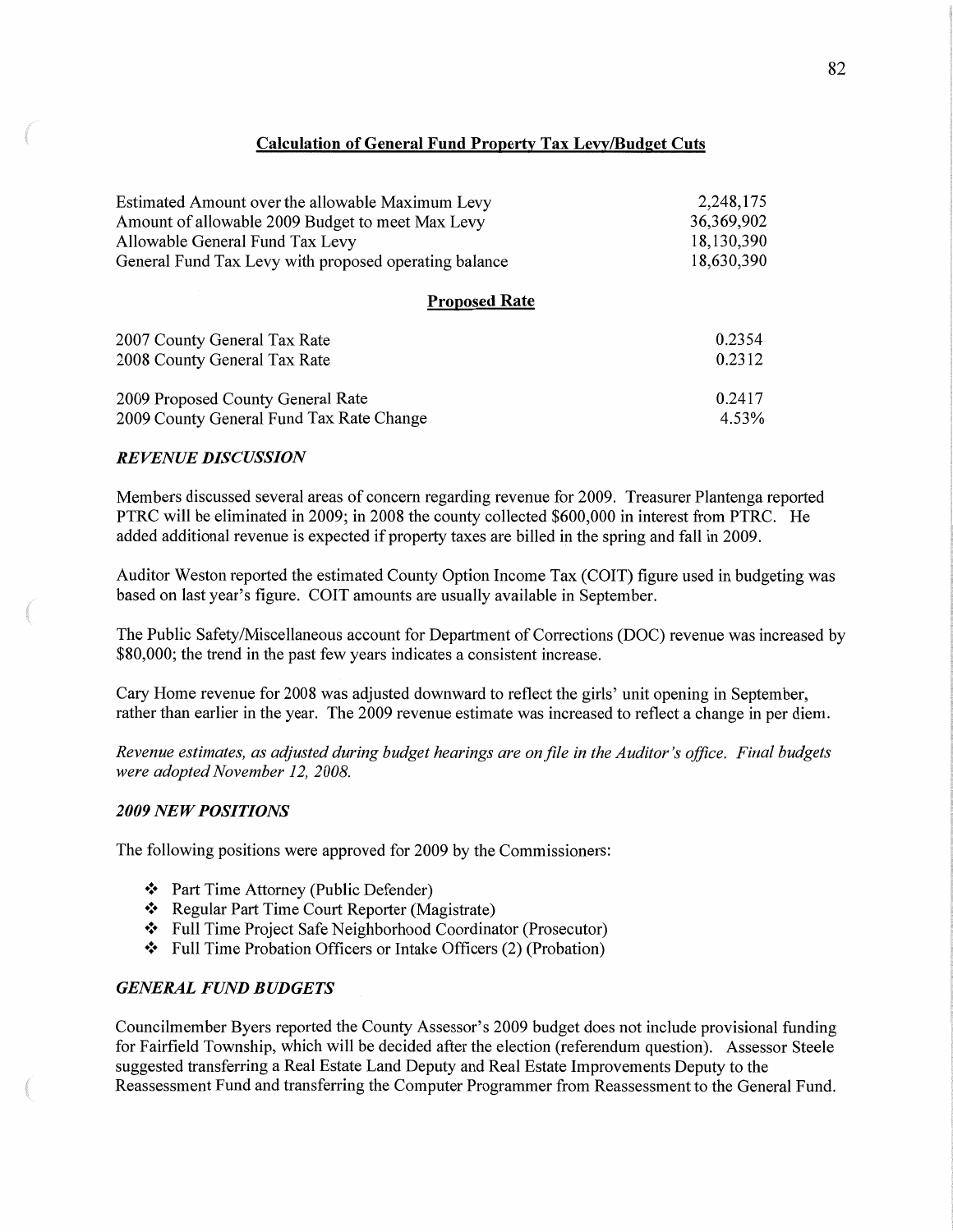Part-time from the General Fund was eliminated and \$25,000 for part-time was added to the Reassessment Fund.

Since the assessing duties of the Wabash and Wea Township Assessors and the township trustees had already been transferred to the County Assessor as of July 1, there were no budgets submitted or reviewed. The Council set the compensation of each elected township assessor at \$1 for 2009.

Prosecutor Pat Harrington stated his office will outsource bad check collections. The Bad Check Clerk position will be eliminated in 2009 if **a** contract to outsource the collections is approved by the Commissioners. **A** Case Worker position was eliminated from Child Support; the position was vacant in 2008 and the Prosecutor does not intend to fill it in 2009.

Two additional Probation Officers were approved for 2009; one will be funded from the General **Fund**  and the Chief Deputy Probation Officer and the other officer will be funded from user fees in 2009.

Jury expenses for each court were reduced and a budget established for the Jury Pay fund.

#### *COMPENSATION & BENEFITS DISCUSSION*

Human Resources Coordinator Shirley Mennen spoke regarding employee compensation and benefits. She reported the Personnel Reclassification Committee had noticed and discussed the large number of requests for job reclassifications in the past year. The committee decided to have the current pay grids evaluated by Waggoner, Irwin and Scheele (WIS) to determine how county wages compare to other counties in the state. WIS reported Tippecanoe County's salary grids are anywhere from .06 % to 11.48% behind market based on the current longevity steps. Currently, employees aren't receiving market rate pay until they have been employed seven years. Waggoner, Irwin and Scheele suggested Tippecanoe County attempt to hit the market rate for county employees in three years. Coordinator Mennen provided a scenario for the proposed 4% across the board raise vs. a 4—step pay grid with a five-year **market** rate. With the five-year market rate projection, step one entry level employees would receive 94% of the market rate and receive their first increase at one year. Step two, at one year, employees would be paid 97% of the market rate; step three employees would be at market rate; and at step four employees would be 3% above market pay. After seven years of employment, employees would only receive cost of living increases.

Clerk Linda Phillips stated most of her employees are in the clerical grid and she believes the COMOT grid should be increased closer to market rate. APC Director Sallie Fahey stated the COMOT grid should be compared to Indiana counties but the Special Occupations grid should compare to salaries nationwide. She also agrees the COMOT grid should be adjusted closer to market rate, but also proposed all employees receive a cost of living raise.

Members also discussed the option of  $1/4<sup>th</sup>$  of the suggested increase to the charts under market but freezing the grids that are at or over market value. A combination raise was discussed to allow for an increase in all the pay grids; a designated percentage raise for the charts below market and a flat percentage for pay grids at or above market. It was estimated that approximately  $1/3<sup>rd</sup>$  of county employees would be frozen under a scenario that was less than the full recommendation.

Coordinator Mennen reported the up-front cost on the 4-step grid would be costly in the beginning. The last study was performed by WIS in 1998 and she recommended the pay grids be reviewed every two to three years in an effort to keep the county on track with market rate pay rather than let it go so long and end up with **a** problem again.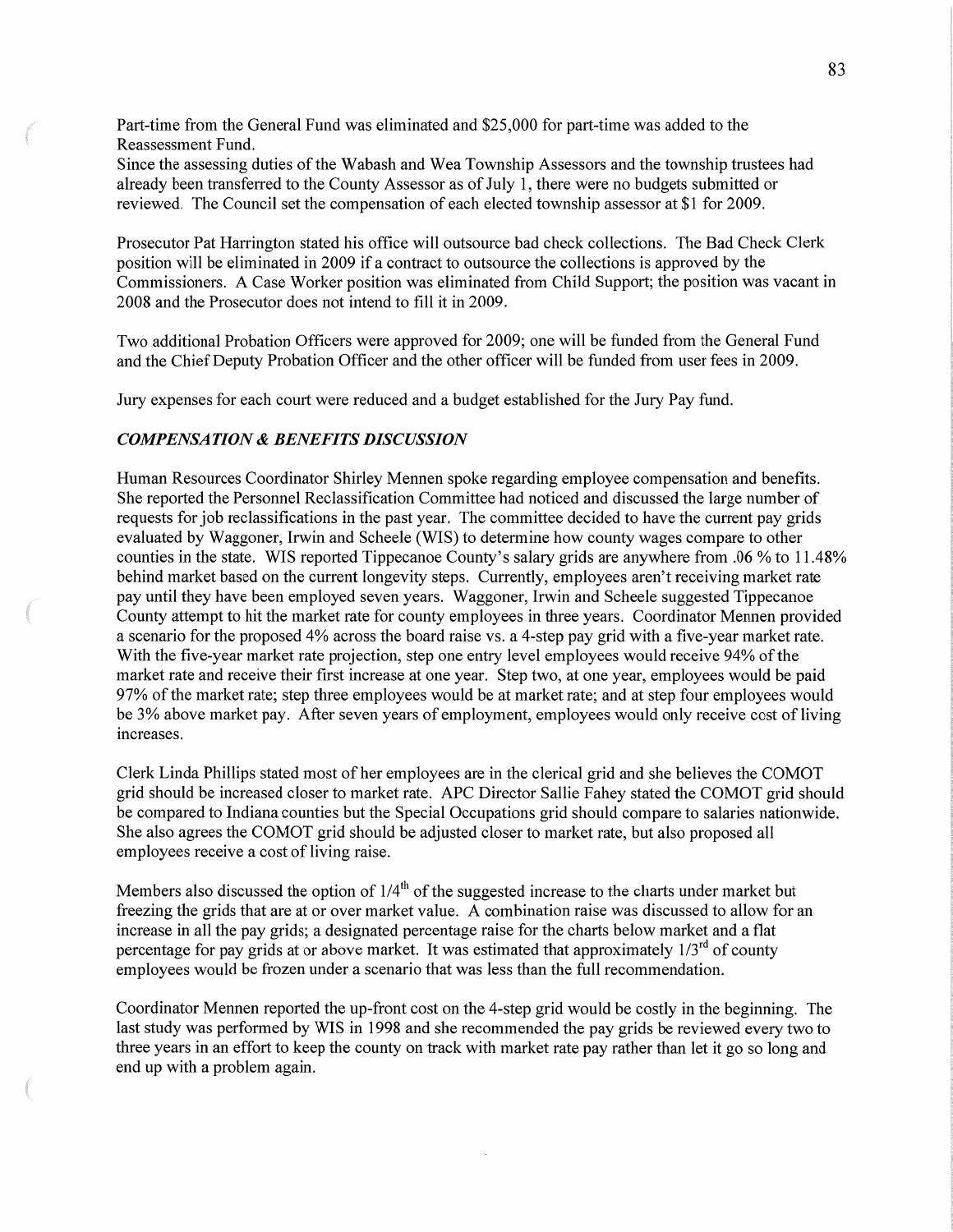**<sup>o</sup>**Councilmember Byers moved to proceed with the four-step increase for grids under market value. *Died* for *a lack* of *a second motion.* 

# *BENEFITS*

ama

Auditor Weston reported the council should expect a 20% increase in health benefit costs for 2009. Currently, the county offers two health plans. The following table represents the current cost per plan for each level of coverage.

| Plan              | # Employees | Employee<br>Cost/year |              | Employer<br><b>Cost/vear</b> |               | <b>Employee</b><br>Total Cost |                | <b>Employer Total</b><br>Cost |           | <b>Total Cost</b> |           | Percent<br>Employer<br>Share |
|-------------------|-------------|-----------------------|--------------|------------------------------|---------------|-------------------------------|----------------|-------------------------------|-----------|-------------------|-----------|------------------------------|
| Plan A            |             |                       |              |                              |               |                               |                |                               |           |                   |           |                              |
| Employee          | 181         | S                     | 1.056        |                              | 5.361         | \$                            | 191.136        | \$                            | 970,407   | \$                | 1,161,543 | 83.54%                       |
| Employee/Spouse   | 89          | \$                    | 2,196        | \$.                          | 11,280        |                               | 195,444        |                               | 1.003.963 | \$                | 1,199,407 | 83.70%                       |
| Employee/Children | 35          |                       | .992         |                              | 10.201        |                               | 69.720         |                               | 357,038   | \$.               | 426.758   | 83.66%                       |
| Employee/Family   | 92          |                       | $3,336$   \$ |                              | $15,274$   \$ |                               | $306,912$   \$ |                               | 1,405,249 | - \$              | 1,712,161 | 82.07%                       |
| Plan B            |             |                       |              |                              |               |                               |                |                               |           |                   |           |                              |
| Employee          | 101         | \$                    | 456          | \$                           | 5,135         |                               | 46.056         | \$.                           | 518,676   | \$                | 564,732   | 91.84%                       |
| Employee/Spouse   | 15          | \$                    | .440         |                              | 10,302        |                               | 21,600         |                               | 154,530   | S                 | 176,130   | 87.74%                       |
| Employee/Children | 19          | \$                    | 1.248        |                              | 9,376         |                               | 23,712         |                               | 178,139   |                   | 201,851   | 88.25%                       |
| Employee/Family   | 20          | S                     | $2,412$   \$ |                              | 13,803        |                               | 48.240   \$    |                               | 276,063   |                   | 324,303   | 85.13%                       |
| Totals            | 552         |                       |              |                              |               |                               | 902,820        |                               | 4,864,065 |                   | 5,766,885 |                              |

#### **Annual Contributions** to **County Self-Funded Health Insurance Plan**

The Commissioners will be receiving quotes on benefit plans in September and will decide at that time how much of the cost to share with employees. Coordinator Mennen reported she will be requesting additional funds at **a** future council meeting for 2008 claims.

By consensus, it was decided to continue review of compensation and benefits until a firm recommendation could be made. With the DLGF extension of the budget deadline until December 1, the council can consider approving the budget in October or November instead of September.

**0** Council President Murtaugh called for a recess until 8:00 am. on Tuesday, August 26, 2008.

# *TIPPECANOE COUNTY COUNCIL BUDGET HEARINGS AUGUST* 26, *2008*

**0** President Murtaugh reconvened the meeting from Monday, August 25, 2008.

#### *AMBULANCE DISCUSSION*

TEMA Director Mark Kirby discussed the need for additional ambulances in Tippecanoe County. As the **Chairman** of the Emergency Medical Services Advisory Committee, he reported additional ambulances are desperately needed to meet the needs of the growing community. Currently, TEAS depends on mutual aid from area fire departments as well as volunteer departments. Director Kirby researched county government's investment to ambulance service throughout the state and found most were government supported.

Council members shared concern regarding the amount of revenue received for ambulance **services.**  Director Kirby reported the cost to operate one ambulance per year was approximately \$615,000 per year.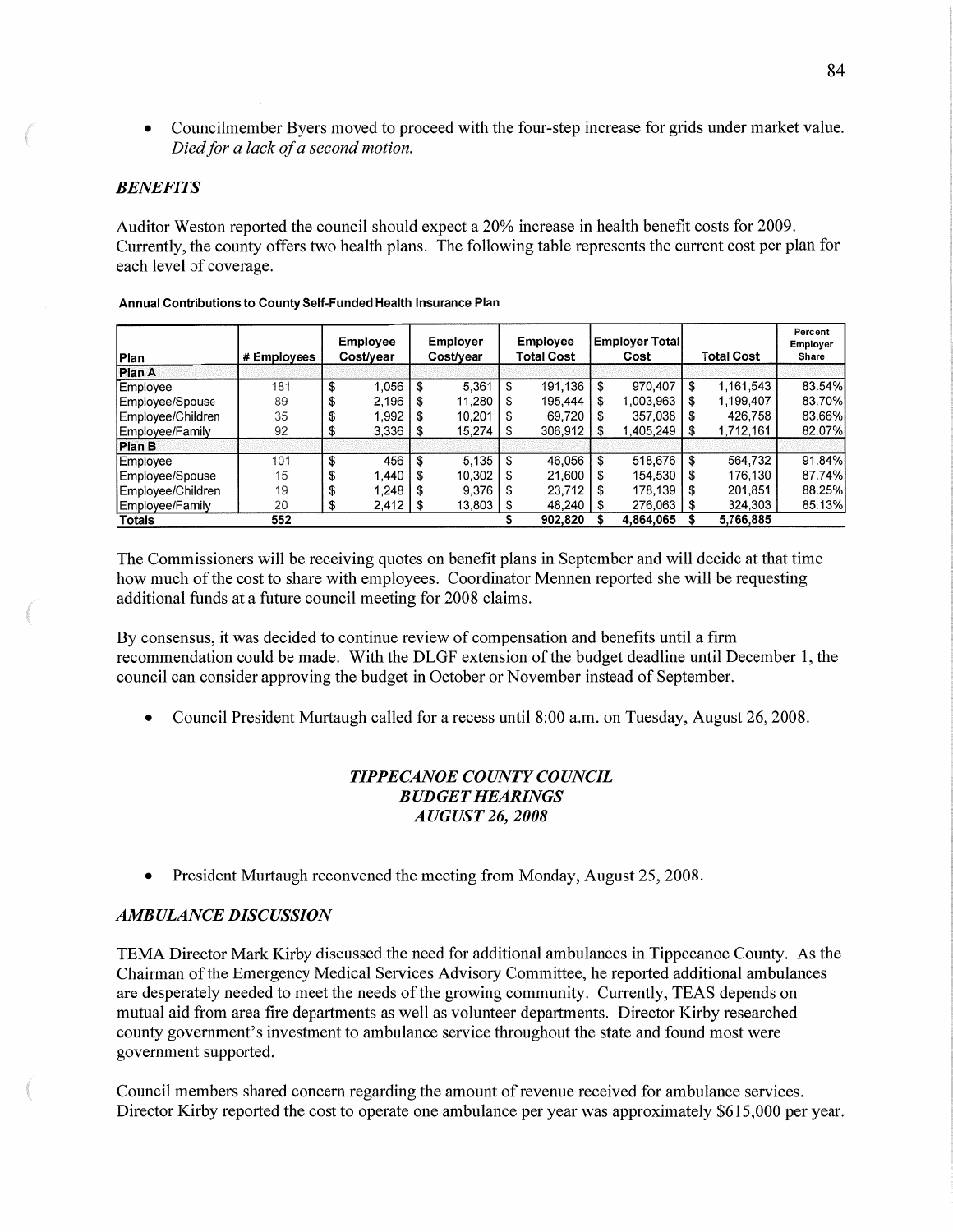Lisa Decker with St. Elizabeth Regional Health explained all allowable charges are billed but there is <sup>a</sup> difference in the amount billed and the amount paid due to contract obligations with insurance companies.

Purdue Fire Chief Kevin Ply provided information on mutual aid services. He reported Marion County townships provide ambulance service for their respective townships; smaller townships without fire/ambulance services contract with Wishard Ambulance Service. Howard and Monroe County provide similar services; Monroe is most comparable to Tippecanoe with county participation of \$125,000 per year with a **non-profit** and for profit hospital in the county.

Director Kirby clarified the initial request for \$600,000 from TEAS for additional ambulances will allow the service to purchase five trucks to allow for expansion of the service and retiring high mileage trucks.

Vicky Snipes reported the Emergency Medical Services Advisory Committee has established a subcommittee to create a governance body to oversee the county ambulance service. A medical directorship will oversee the operations. The governance body will include area fire chiefs, Clarian/Arnett, St. Elizabeth Regional Health, and Tippecanoe County Commissioners.

Attorney Luhman stated the commissioners will need to submit a request for additional appropriations to the council for their October meeting to fund the purchase of the ambulances.

• Councilmember Vernon moved to amend the EDIT Plan to reflect an appropriation for \$610,000 in 2008 for the purchase of six ambulances, second by Councilmember Michael; motion passed. *Councilmember Gutwein voted* in *opposition.* 

Councilmember Gutwein expressed concern that the DOC line item (Superior 3 budget) had been absorbed by other areas of the budget, yet it had been the intent to set that money aside for operation of the juvenile facility. He questioned if the money could not be found by making additional cuts, how could they expect to find the money in future years? It was decided that a review committee meet before November to scrutinize each line item, looking for additional cuts.

At the end of day two, the budget was balanced with funding available for a 2% raise for county employees, assuming **some** form of the compensation study could be implemented. The Personnel Reclassification Committee will meet to discuss options regarding the pay grids and provide information to the council at their next meeting. The budget will be presented for final approval at the November Council meeting.

- **0** Council President Murtaugh called for a recess until 4:00 pm.
- Council President Murtaugh reconvened the meeting at 4:00 p.m.

#### *PUBLIC COMMENT*

None

**0** Councilmember Gutwein moved to **adjoum.** 

*Budget adjustments* as of the end of *budget hearings* are on file in the *Auditor's ofiice. Final budgets were adopted November* 12, *2008.*